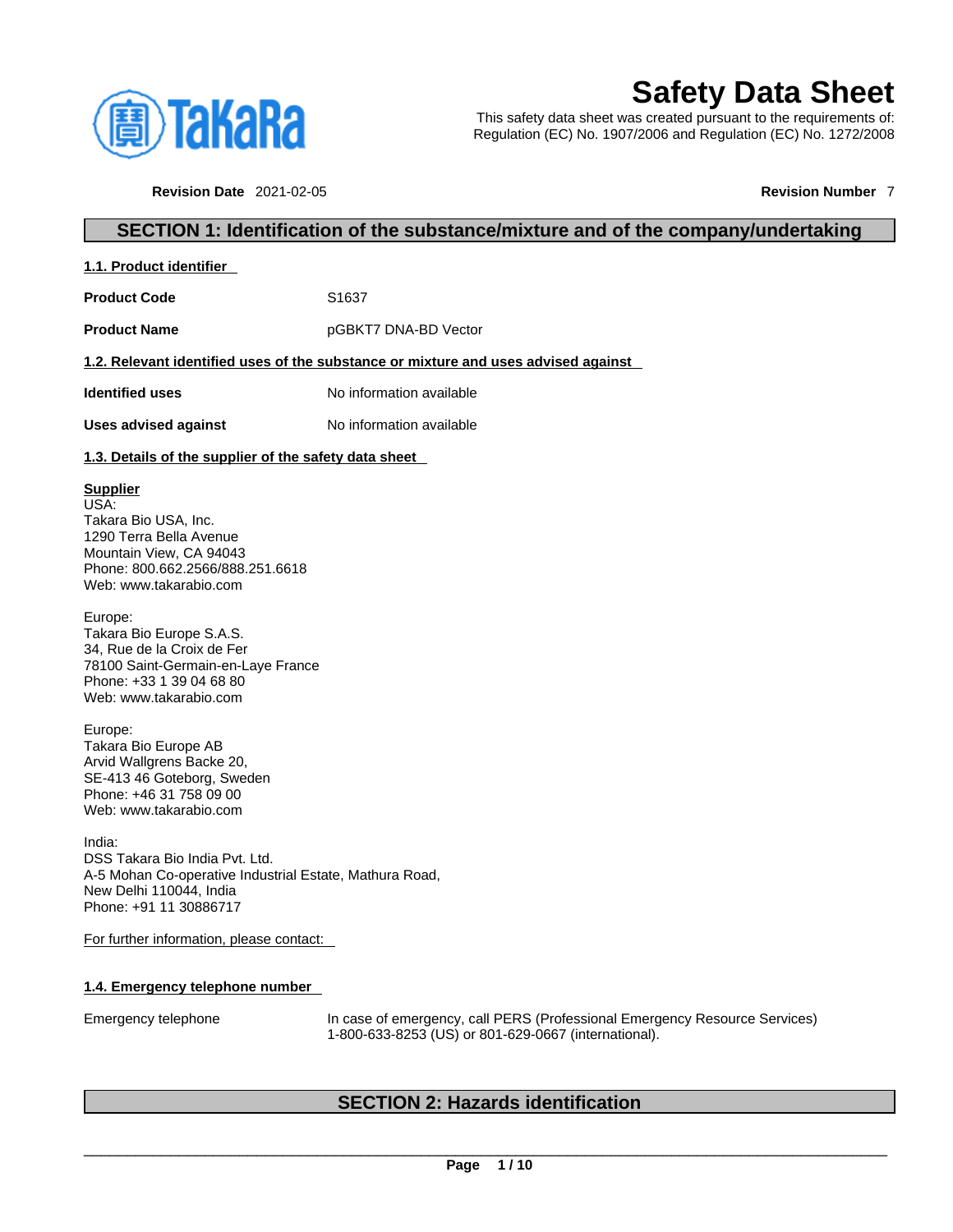## **2.1. Classification of the substance or mixture**

*Regulation (EC) No 1272/2008* 

This mixture is classified as not hazardous according to regulation (EC) 1272/2008 [CLP]

#### **2.2. Label elements**

This mixture is classified as not hazardous according to regulation (EC) 1272/2008 [CLP] **Hazard statements** This mixture is classified as not hazardous according to regulation (EC) 1272/2008 [CLP]

#### **2.3. Other hazards**

No information available.

# **SECTION 3: Composition/information on ingredients**

#### **3.1 Substances**

Not applicable

**3.2 Mixtures** 

#### **Full text of H- and EUH-phrases: see section 16**

*Acute Toxicity Estimate No information available* 

This product does not contain candidate substances of very high concern at a concentration >=0.1% (Regulation (EC) No. 1907/2006 (REACH), Article 59)

# **SECTION 4: First aid measures**

#### **4.1. Description of first aid measures**

| <b>Inhalation</b>                                                               | Remove to fresh air.                                                                                                    |  |
|---------------------------------------------------------------------------------|-------------------------------------------------------------------------------------------------------------------------|--|
| Eye contact                                                                     | Rinse thoroughly with plenty of water for at least 15 minutes, lifting lower and upper eyelids.<br>Consult a physician. |  |
| <b>Skin contact</b>                                                             | Wash skin with soap and water. In the case of skin irritation or allergic reactions see a<br>physician.                 |  |
| Ingestion                                                                       | Clean mouth with water and drink afterwards plenty of water.                                                            |  |
| 4.2. Most important symptoms and effects, both acute and delayed                |                                                                                                                         |  |
| <b>Symptoms</b>                                                                 | No information available.                                                                                               |  |
| 4.3. Indication of any immediate medical attention and special treatment needed |                                                                                                                         |  |
| Note to physicians                                                              | Treat symptomatically.                                                                                                  |  |

# **SECTION 5: Firefighting measures**

#### **5.1. Extinguishing media**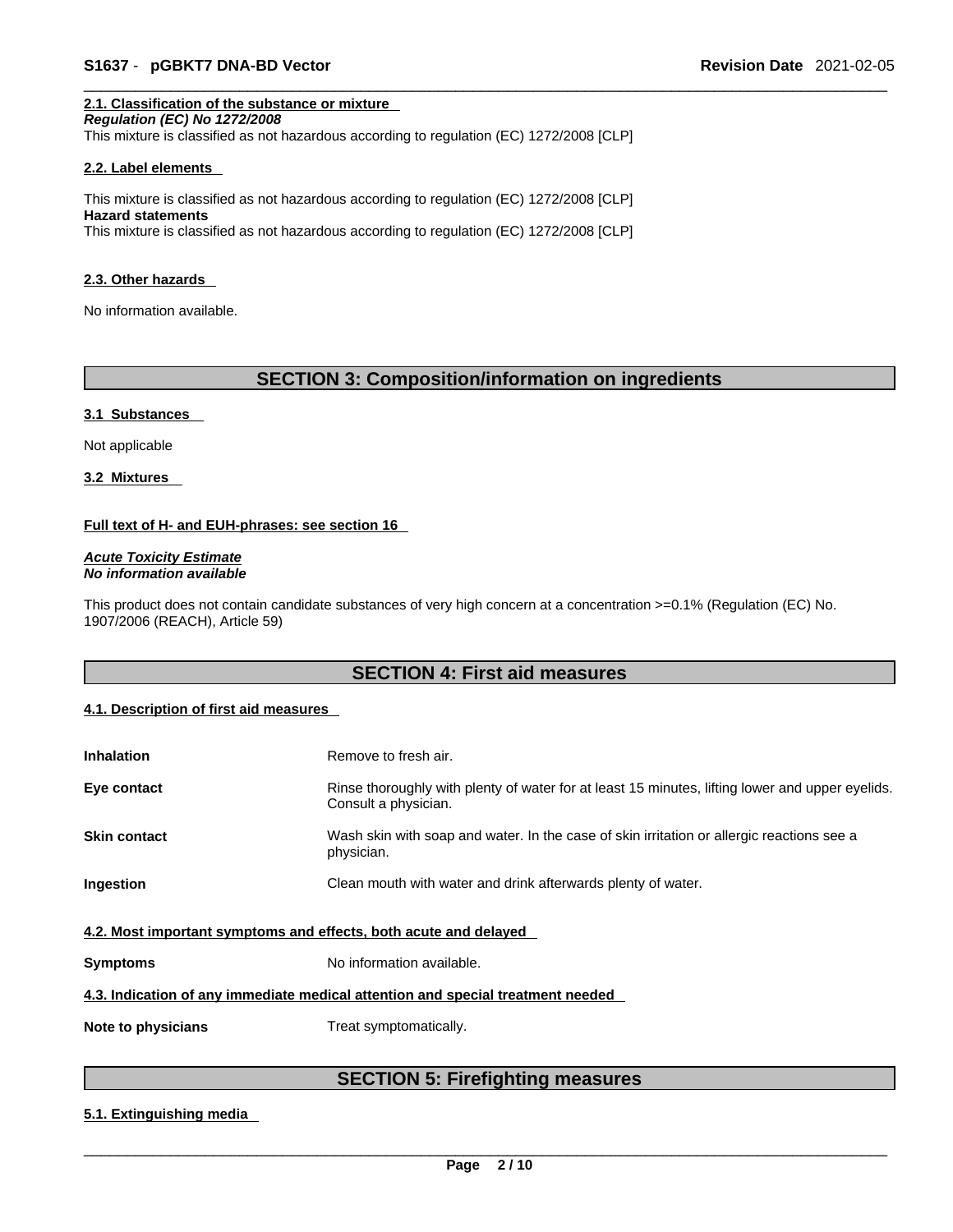| <b>Suitable Extinguishing Media</b>                                        | Use extinguishing measures that are appropriate to local circumstances and the<br>surrounding environment.                            |
|----------------------------------------------------------------------------|---------------------------------------------------------------------------------------------------------------------------------------|
| <b>Large Fire</b>                                                          | CAUTION: Use of water spray when fighting fire may be inefficient.                                                                    |
| Unsuitable extinguishing media                                             | Do not scatter spilled material with high pressure water streams.                                                                     |
| 5.2. Special hazards arising from the substance or mixture                 |                                                                                                                                       |
| No information available.<br>Specific hazards arising from the<br>chemical |                                                                                                                                       |
| 5.3. Advice for firefighters                                               |                                                                                                                                       |
| Special protective equipment for<br>fire-fighters                          | Firefighters should wear self-contained breathing apparatus and full firefighting turnout<br>gear. Use personal protection equipment. |
|                                                                            | <b>SECTION 6: Accidental release measures</b>                                                                                         |
|                                                                            | 6.1. Personal precautions, protective equipment and emergency procedures                                                              |
| <b>Personal precautions</b>                                                | Ensure adequate ventilation.                                                                                                          |
| For emergency responders                                                   | Use personal protection recommended in Section 8.                                                                                     |
| 6.2. Environmental precautions                                             |                                                                                                                                       |
| <b>Environmental precautions</b>                                           | See Section 12 for additional Ecological Information.                                                                                 |
| 6.3. Methods and material for containment and cleaning up                  |                                                                                                                                       |
| <b>Methods for containment</b>                                             | Prevent further leakage or spillage if safe to do so.                                                                                 |
| Methods for cleaning up                                                    | Take up mechanically, placing in appropriate containers for disposal.                                                                 |
| Prevention of secondary hazards                                            | Clean contaminated objects and areas thoroughly observing environmental regulations.                                                  |
| 6.4. Reference to other sections                                           |                                                                                                                                       |
| Reference to other sections                                                | See section 8 for more information. See section 13 for more information.                                                              |
|                                                                            | <b>SECTION 7: Handling and storage</b>                                                                                                |
| 7.1. Precautions for safe handling                                         |                                                                                                                                       |
| Advice on safe handling                                                    | Ensure adequate ventilation.                                                                                                          |

**General hygiene considerations** Handle in accordance with good industrial hygiene and safety practice.

#### **7.2. Conditions for safe storage, including any incompatibilities**

**Storage Conditions** Keep container tightly closed in a dry and well-ventilated place.

#### **7.3. Specific end use(s)**

**Identified uses**

# **SECTION 8: Exposure controls/personal protection**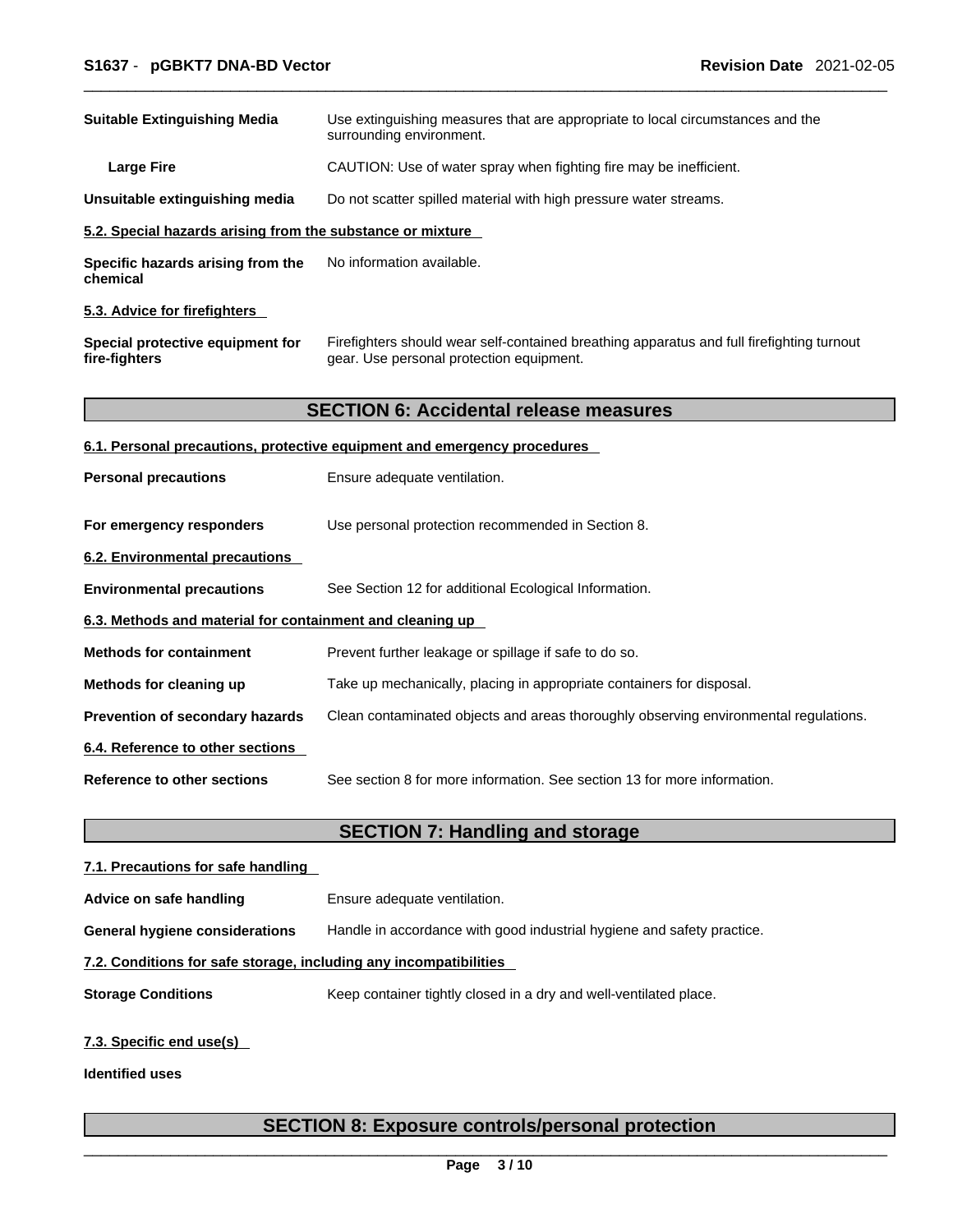#### **8.1. Control parameters**

**Exposure Limits** This product, as supplied, does not contain any hazardous materials with occupational exposure limits established by the region specific regulatory bodies.

# **Biological occupational exposure limits**

This product, as supplied, does not contain any hazardous materials with biological limits established by the region specific regulatory bodies.

| Derived No Effect Level (DNEL)<br><b>Predicted No Effect Concentration</b><br>(PNEC) | No information available.<br>No information available.                                                                                                                      |
|--------------------------------------------------------------------------------------|-----------------------------------------------------------------------------------------------------------------------------------------------------------------------------|
| 8.2. Exposure controls                                                               |                                                                                                                                                                             |
| <b>Personal Protective Equipment</b>                                                 |                                                                                                                                                                             |
| Eye/face protection                                                                  | No special protective equipment required.                                                                                                                                   |
| Skin and body protection                                                             | No special protective equipment required.                                                                                                                                   |
| <b>Respiratory protection</b>                                                        | No protective equipment is needed under normal use conditions. If exposure limits are<br>exceeded or irritation is experienced, ventilation and evacuation may be required. |
| General hygiene considerations                                                       | Handle in accordance with good industrial hygiene and safety practice.                                                                                                      |
| <b>Environmental exposure controls</b>                                               | No information available.                                                                                                                                                   |

# **SECTION 9: Physical and chemical properties**

### **9.1. Information on basic physical and chemical properties**

| <u>U.T. MNUMMUUN UN DUUNG DHYUNGI UNU UNUMMUU DI UDULIICU</u> |                                    |  |
|---------------------------------------------------------------|------------------------------------|--|
| <b>Physical state</b>                                         | Liauid                             |  |
| Appearance                                                    | Clear, colorless                   |  |
| Color                                                         | Clear                              |  |
| Odor                                                          | Odorless.                          |  |
| <b>Odor Threshold</b>                                         | No information available           |  |
| <b>Property</b><br>Melting point / freezing point             | <b>Values</b><br>No data available |  |

| Melting point / freezing point   | No data available | None known               |
|----------------------------------|-------------------|--------------------------|
| Boiling point/boiling range (°C) | No data available | None known               |
| Flammability (solid, gas)        | No data available | None known               |
| <b>Flammability Limit in Air</b> |                   | None known               |
| Upper flammability limit:        | No data available |                          |
| Lower flammability limit:        | No data available |                          |
| <b>Flash point</b>               | No data available | Open cup                 |
| <b>Autoignition temperature</b>  | No data available | None known               |
| <b>Decomposition temperature</b> |                   | None known               |
| рH                               |                   | None known               |
| pH (as aqueous solution)         | No data available | No information available |
| <b>Kinematic viscosity</b>       | No data available | None known               |
| <b>Dynamic Viscosity</b>         | No data available | None known               |
| <b>Water solubility</b>          | No data available | None known               |
| Solubility in other solvents     | No data available | None known               |
| <b>Partition coefficient</b>     | No data available | None known               |
| Vapor pressure                   | No data available | None known               |
| <b>Relative density</b>          |                   | None known               |

#### **Property Values Remarks • Method**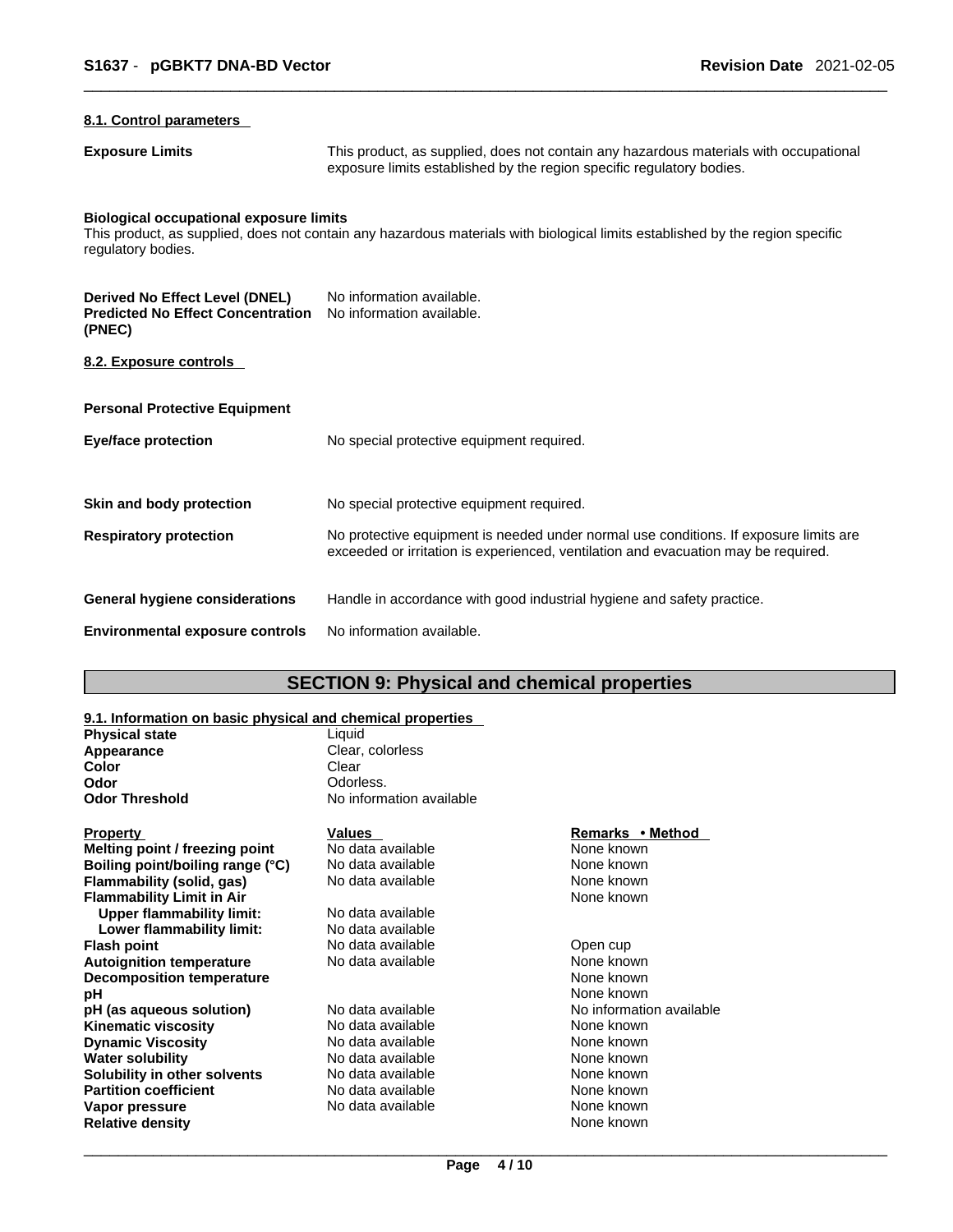| <b>Bulk Density</b>               | No data available        |
|-----------------------------------|--------------------------|
| <b>Liquid Density</b>             | No data available        |
| Vapor density                     | No data available        |
| <b>Particle characteristics</b>   |                          |
| <b>Particle Size</b>              | No information available |
| <b>Particle Size Distribution</b> | No information available |

#### **9.2. Other information**

*9.2.1. Information with regard to physical hazard classes* Not applicable

*9.2.2. Other safety characteristics* No information available

| <b>SECTION 10: Stability and reactivity</b> |  |  |
|---------------------------------------------|--|--|
|---------------------------------------------|--|--|

**None known** 

#### **10.1. Reactivity**

**Reactivity No information available.** 

**10.2. Chemical stability** 

**Stability** Stable under normal conditions.

**Explosion Data Sensitivity to mechanical impact** None. **Sensitivity to static discharge** None.

**10.3. Possibility of hazardous reactions**

**Possibility of hazardous reactions** None under normal processing.

**10.4. Conditions to avoid** 

**Conditions to avoid** None known based on information supplied.

**10.5. Incompatible materials**

**Incompatible materials** None known based on information supplied.

#### **10.6. Hazardous decomposition products**

**Hazardous Decomposition Products** None known based on information supplied.

# **SECTION 11: Toxicological information**

# **11.1. Information on hazard classes as defined in Regulation (EC) No 1272/2008**

#### **Information on likely routes of exposure**

#### **Product Information**

| <b>Inhalation</b>   | Specific test data for the substance or mixture is not available. |
|---------------------|-------------------------------------------------------------------|
| Eye contact         | Specific test data for the substance or mixture is not available. |
| <b>Skin contact</b> | Specific test data for the substance or mixture is not available. |
| Ingestion           | Specific test data for the substance or mixture is not available. |

**<u>Symptoms related to the physical, chemical and toxicological characteristics</u>**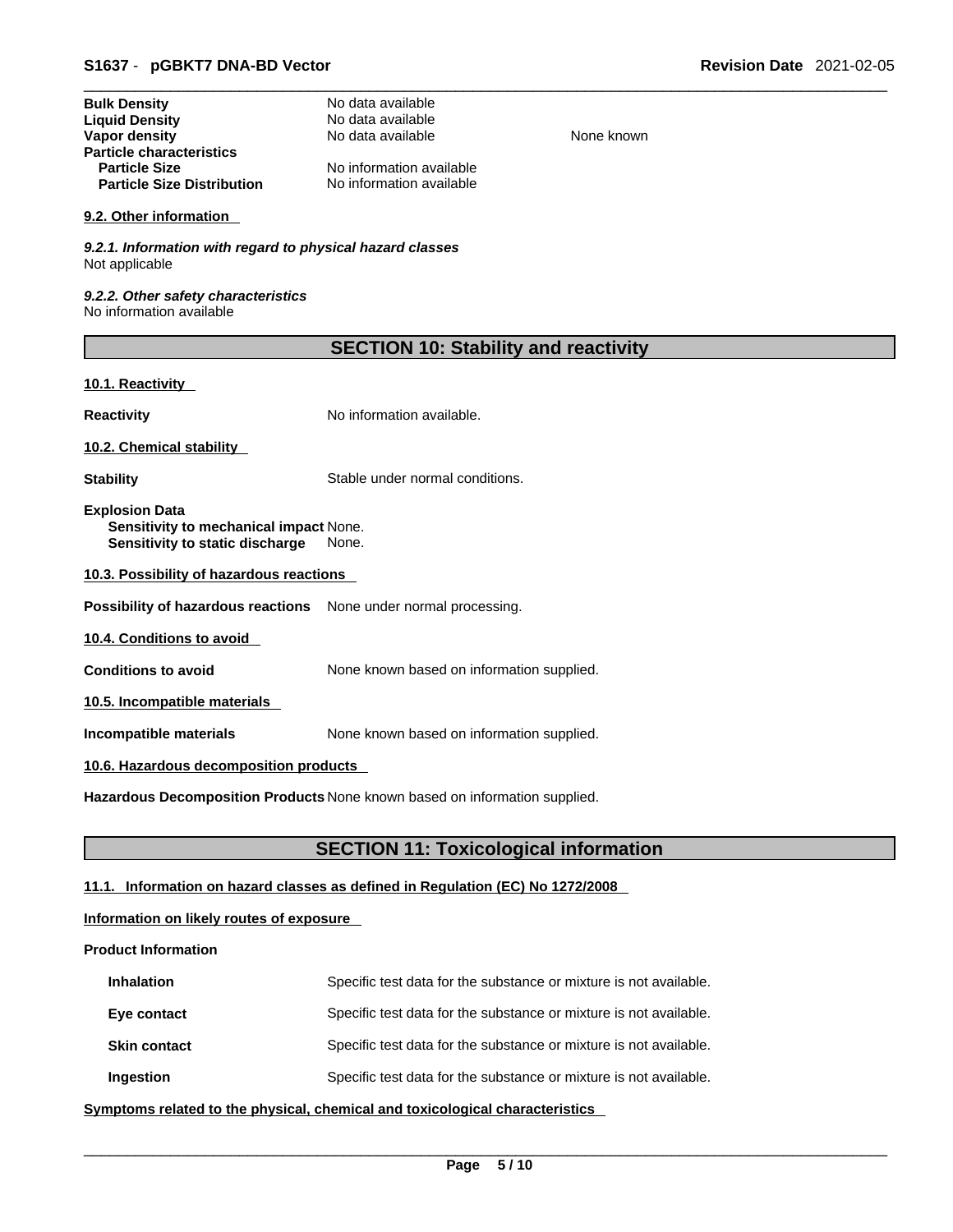**Symptoms** No information available.

**Numerical measures of toxicity**

# **Acute toxicity**

| Delayed and immediate effects as well as chronic effects from short and long-term exposure |                                                                                 |  |  |
|--------------------------------------------------------------------------------------------|---------------------------------------------------------------------------------|--|--|
| <b>Skin corrosion/irritation</b>                                                           | No information available.                                                       |  |  |
| Serious eye damage/eye irritation                                                          | No information available.                                                       |  |  |
| Respiratory or skin sensitization                                                          | No information available.                                                       |  |  |
| Germ cell mutagenicity                                                                     | No information available.                                                       |  |  |
| Carcinogenicity                                                                            | No information available.                                                       |  |  |
| <b>Reproductive toxicity</b>                                                               | No information available.                                                       |  |  |
| <b>STOT - single exposure</b>                                                              | No information available.                                                       |  |  |
| <b>STOT - repeated exposure</b>                                                            | No information available.                                                       |  |  |
| <b>Aspiration hazard</b>                                                                   | No information available.                                                       |  |  |
| 11.2. Information on other hazards                                                         |                                                                                 |  |  |
| 11.2.1. Endocrine disrupting properties                                                    |                                                                                 |  |  |
| <b>Endocrine disrupting properties</b>                                                     | No information available.                                                       |  |  |
| 11.2.2. Other information                                                                  |                                                                                 |  |  |
| Other adverse effects                                                                      | No information available.                                                       |  |  |
|                                                                                            |                                                                                 |  |  |
|                                                                                            | <b>SECTION 12: Ecological information</b>                                       |  |  |
| 12.1. Toxicity                                                                             |                                                                                 |  |  |
| <b>Ecotoxicity</b>                                                                         | The environmental impact of this product has not been fully investigated.       |  |  |
| <b>Unknown aquatic toxicity</b>                                                            | Contains 0.836 % of components with unknown hazards to the aquatic environment. |  |  |
| 12.2. Persistence and degradability                                                        |                                                                                 |  |  |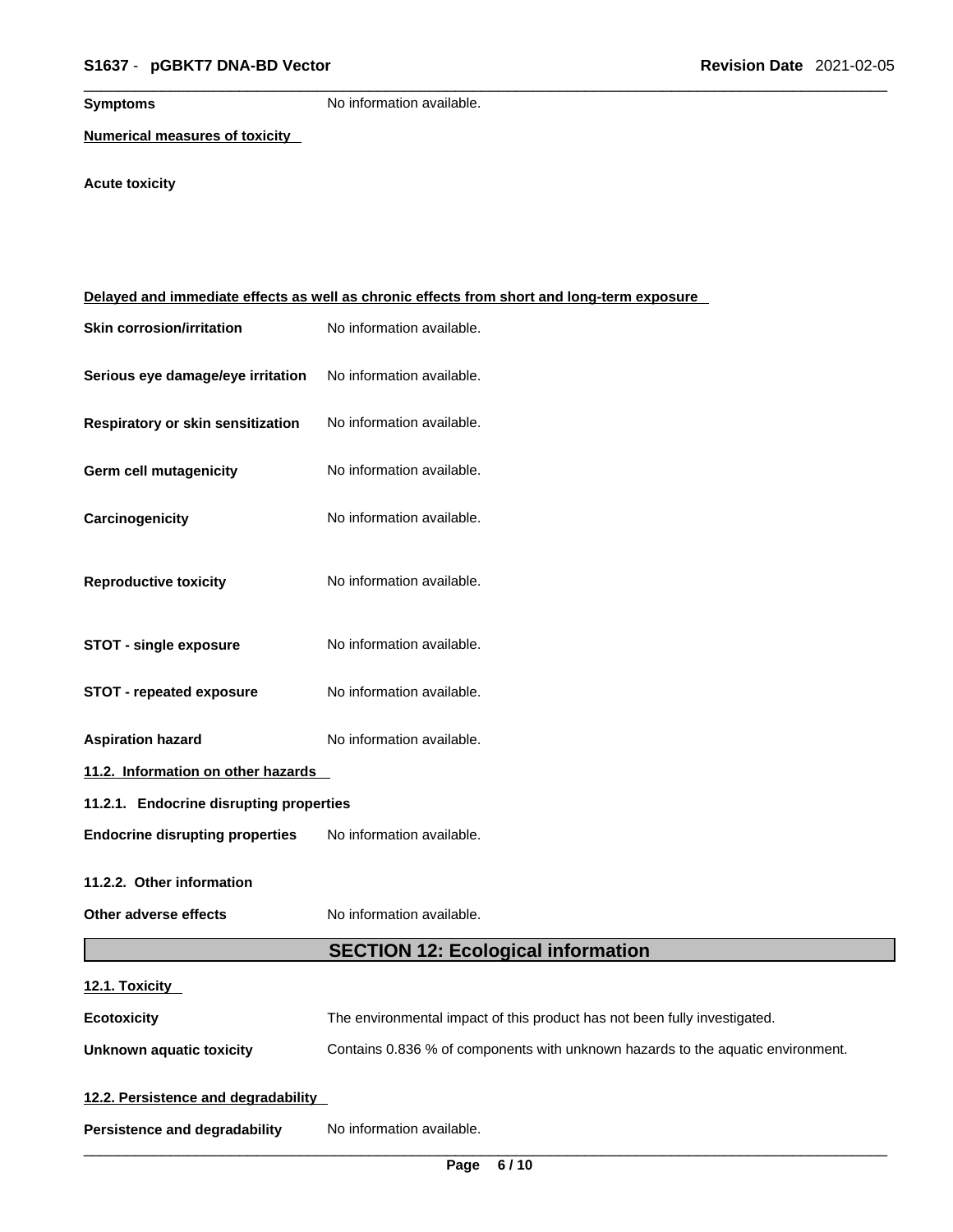#### **12.3. Bioaccumulative potential**

**Bioaccumulation** No information available.

**12.4. Mobility in soil** 

**Mobility in soil Mobility in soil No** information available.

**12.5. Results of PBT and vPvB assessment**

**PBT** and **vPvB** assessment No information available.

#### **12.6. Endocrine disrupting properties**

**Endocrine disrupting properties** No information available.

#### **12.7. Other adverse effects**

No information available.

# **SECTION 13: Disposal considerations**

#### **13.1. Waste treatment methods**

| Waste from residues/unused | Dispose of in accordance with local regulations. Dispose of waste in accordance with |
|----------------------------|--------------------------------------------------------------------------------------|
| products                   | environmental legislation.                                                           |
| Contaminated packaging     | Do not reuse empty containers.                                                       |

# **SECTION 14: Transport information**

| IATA        |                                                             |                                           |
|-------------|-------------------------------------------------------------|-------------------------------------------|
|             | 14.1 UN number or ID number<br>14.2 UN proper shipping name | Not regulated<br>No information available |
|             | 14.3 Transport hazard class(es)                             | Not regulated                             |
|             | 14.4 Packing group                                          | Not regulated                             |
|             | 14.5 Environmental hazards                                  | Not applicable                            |
|             | 14.6 Special precautions for user                           |                                           |
|             | <b>Special Provisions</b>                                   | None                                      |
| <b>IMDG</b> |                                                             |                                           |
|             | 14.1 UN number or ID number                                 | Not regulated                             |
|             | 14.2 UN proper shipping name                                | No information available                  |
|             | 14.3 Transport hazard class(es)                             | Not regulated                             |
|             | 14.4 Packing group                                          | Not regulated                             |
|             | 14.5 Environmental hazards                                  | Not applicable                            |
|             | 14.6 Special precautions for user                           |                                           |
|             | <b>Special Provisions</b>                                   | None                                      |
|             | 14.7 Maritime transport in bulk                             | No information available                  |
|             | according to IMO instruments                                |                                           |
| <b>RID</b>  |                                                             |                                           |
|             | 14.1 UN number or ID number                                 | Not regulated                             |
|             | 14.2 UN proper shipping name                                | No information available                  |
|             | 14.3 Transport hazard class(es)                             | Not regulated                             |
|             | 14.4 Packing group                                          | Not regulated                             |
|             | 14.5 Environmental hazards                                  | Not applicable                            |
|             | 14.6 Special precautions for user                           |                                           |
|             |                                                             |                                           |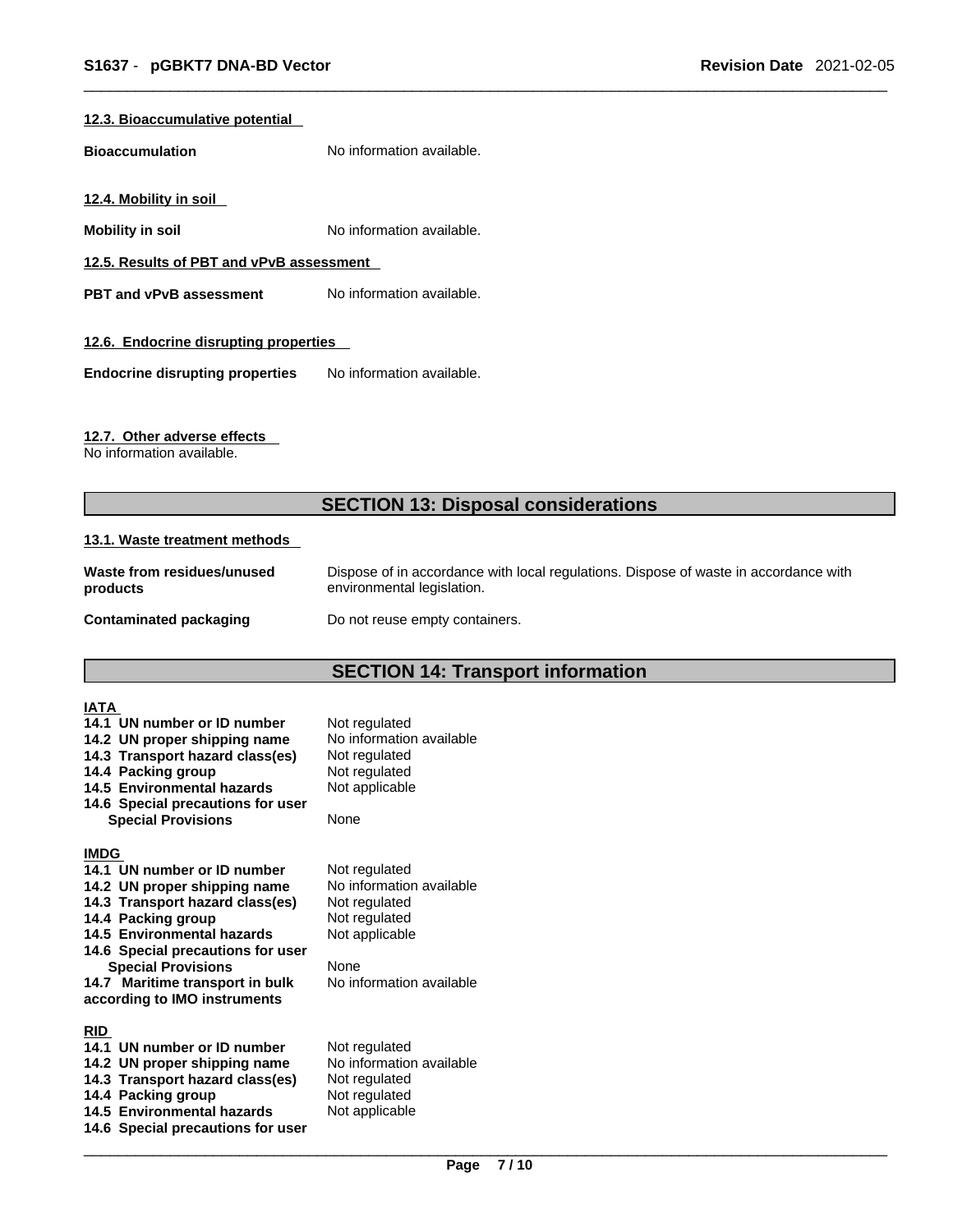**Special Provisions** None

| <b>ADR</b>                        |                          |
|-----------------------------------|--------------------------|
| 14.1 UN number or ID number       | Not regulated            |
| 14.2 UN proper shipping name      | No information available |
| 14.3 Transport hazard class(es)   | Not regulated            |
| 14.4 Packing group                | Not regulated            |
| 14.5 Environmental hazards        | Not applicable           |
| 14.6 Special precautions for user |                          |
| <b>Special Provisions</b>         | None                     |

# **SECTION 15: Regulatory information**

#### **15.1. Safety, health and environmental regulations/legislation specific for the substance or mixture**

#### **European Union**

Take note of Directive 98/24/EC on the protection of the health and safety of workers from the risks related to chemical agents at work.

#### **Authorizations and/or restrictions on use:**

This product does not contain substances subject to authorization (Regulation (EC) No. 1907/2006 (REACH), Annex XIV) This product does not contain substances subject to restriction (Regulation (EC) No. 1907/2006 (REACH), Annex XVII)

#### **Persistent Organic Pollutants**

Not applicable

**Ozone-depleting substances (ODS) regulation (EC) 1005/2009**

Not applicable

| International Inventories |  |
|---------------------------|--|
| <b>TSCA</b>               |  |
| <b>DSL/NDSL</b>           |  |
| <b>EINECS/ELINCS</b>      |  |
| <b>ENCS</b>               |  |
| <b>IECSC</b>              |  |
| <b>KECL</b>               |  |
| <b>PICCS</b>              |  |
| <b>AICS</b>               |  |

 **Legend:** 

 **TSCA** - United States Toxic Substances Control Act Section 8(b) Inventory  **DSL/NDSL** - Canadian Domestic Substances List/Non-Domestic Substances List  **EINECS/ELINCS** - European Inventory of Existing Chemical Substances/European List of Notified Chemical Substances  **ENCS** - Japan Existing and New Chemical Substances  **IECSC** - China Inventory of Existing Chemical Substances  **KECL** - Korean Existing and Evaluated Chemical Substances  **PICCS** - Philippines Inventory of Chemicals and Chemical Substances  **AICS** - Australian Inventory of Chemical Substances

#### **15.2. Chemical safety assessment**

**Chemical Safety Assessment** No information available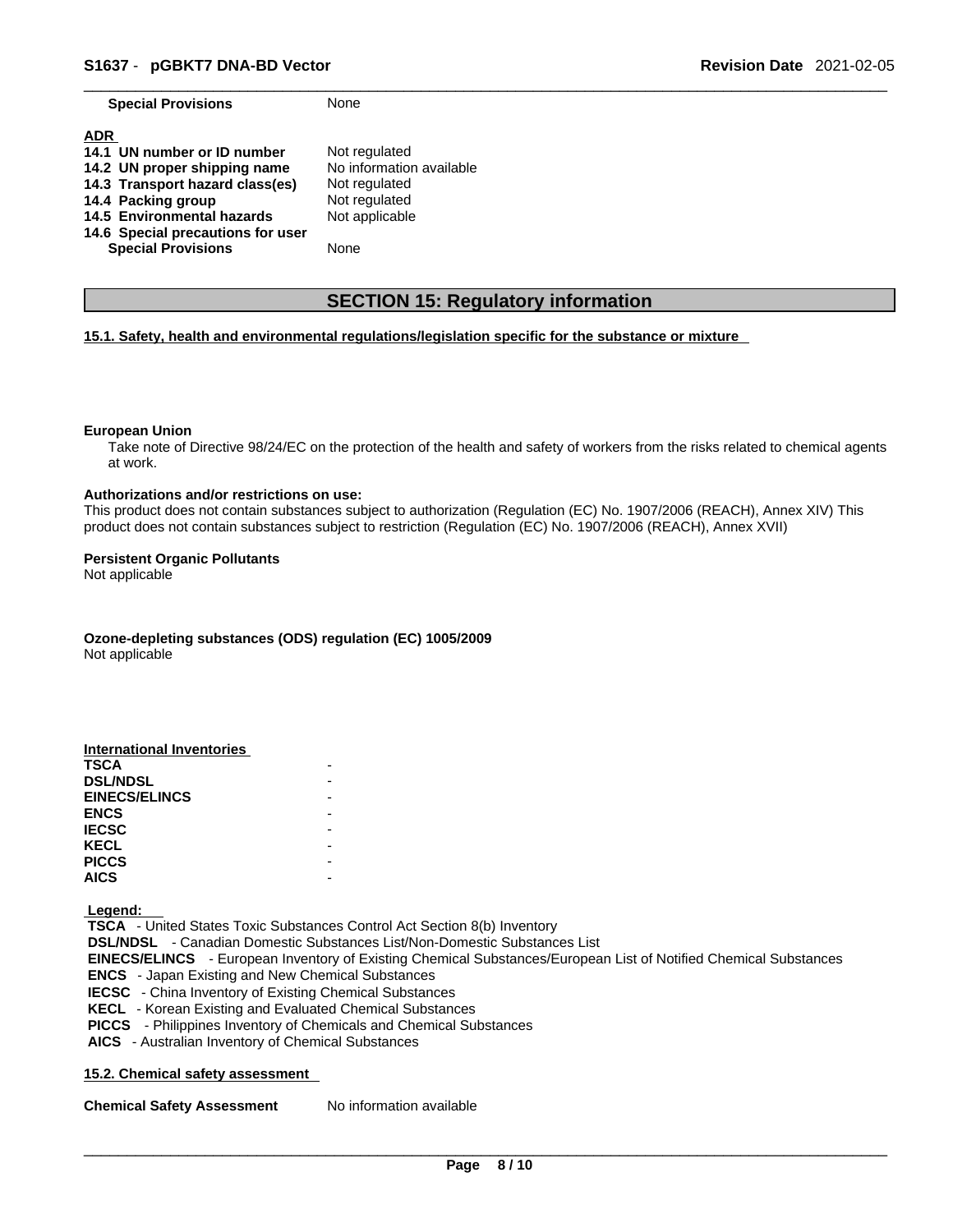# **SECTION 16: Other information**

#### **Key or legend to abbreviations and acronyms used in the safety data sheet**

#### **Legend**

SVHC: Substances of Very High Concern for Authorization:

#### **Legend Section 8: EXPOSURE CONTROLS/PERSONAL PROTECTION**

| TWA     | Time weighted average | STEL | Short term exposure limit |
|---------|-----------------------|------|---------------------------|
| Ceiling | Maximum limit value   |      | Skin designation          |

| <b>Classification procedure</b>                                 |                           |  |
|-----------------------------------------------------------------|---------------------------|--|
| Classification according to Regulation (EC) No. 1272/2008 [CLP] | Method Used               |  |
| Acute oral toxicity                                             | Calculation method        |  |
| Acute dermal toxicity                                           | Calculation method        |  |
| Acute inhalation toxicity - gas                                 | Calculation method        |  |
| Acute inhalation toxicity - vapor                               | Calculation method        |  |
| Acute inhalation toxicity - dust/mist                           | Calculation method        |  |
| Skin corrosion/irritation                                       | Calculation method        |  |
| Serious eye damage/eye irritation                               | Calculation method        |  |
| Respiratory sensitization                                       | Calculation method        |  |
| Skin sensitization                                              | Calculation method        |  |
| Mutagenicity                                                    | Calculation method        |  |
| Carcinogenicity                                                 | Calculation method        |  |
| Reproductive toxicity                                           | <b>Calculation method</b> |  |
| STOT - single exposure                                          | Calculation method        |  |
| STOT - repeated exposure                                        | Calculation method        |  |
| Acute aquatic toxicity                                          | Calculation method        |  |
| Chronic aquatic toxicity                                        | Calculation method        |  |
| Aspiration hazard                                               | Calculation method        |  |
| Ozone                                                           | Calculation method        |  |

#### **Key literature references and sources for data used to compile the SDS**

Agency for Toxic Substances and Disease Registry (ATSDR) U.S. Environmental Protection Agency ChemView Database European Food Safety Authority (EFSA) EPA (Environmental Protection Agency) Acute Exposure Guideline Level(s) (AEGL(s)) U.S. Environmental Protection Agency Federal Insecticide, Fungicide, and Rodenticide Act U.S. Environmental Protection Agency High Production Volume Chemicals Food Research Journal Hazardous Substance Database International Uniform Chemical Information Database (IUCLID) Japan GHS Classification Australia National Industrial Chemicals Notification and Assessment Scheme (NICNAS) NIOSH (National Institute for Occupational Safety and Health) National Library of Medicine's ChemID Plus (NLM CIP) National Library of Medicine's PubMed database (NLM PUBMED) National Toxicology Program (NTP) New Zealand's Chemical Classification and Information Database (CCID) Organization for Economic Co-operation and Development Environment, Health, and Safety Publications Organization for Economic Co-operation and Development High Production Volume Chemicals Program Organization for Economic Co-operation and Development Screening Information Data Set World Health Organization

#### **Revision Date** 2021-02-05

#### **This safety data sheet complies with the requirements of Regulation (EC) No. 1907/2006**

**Disclaimer**